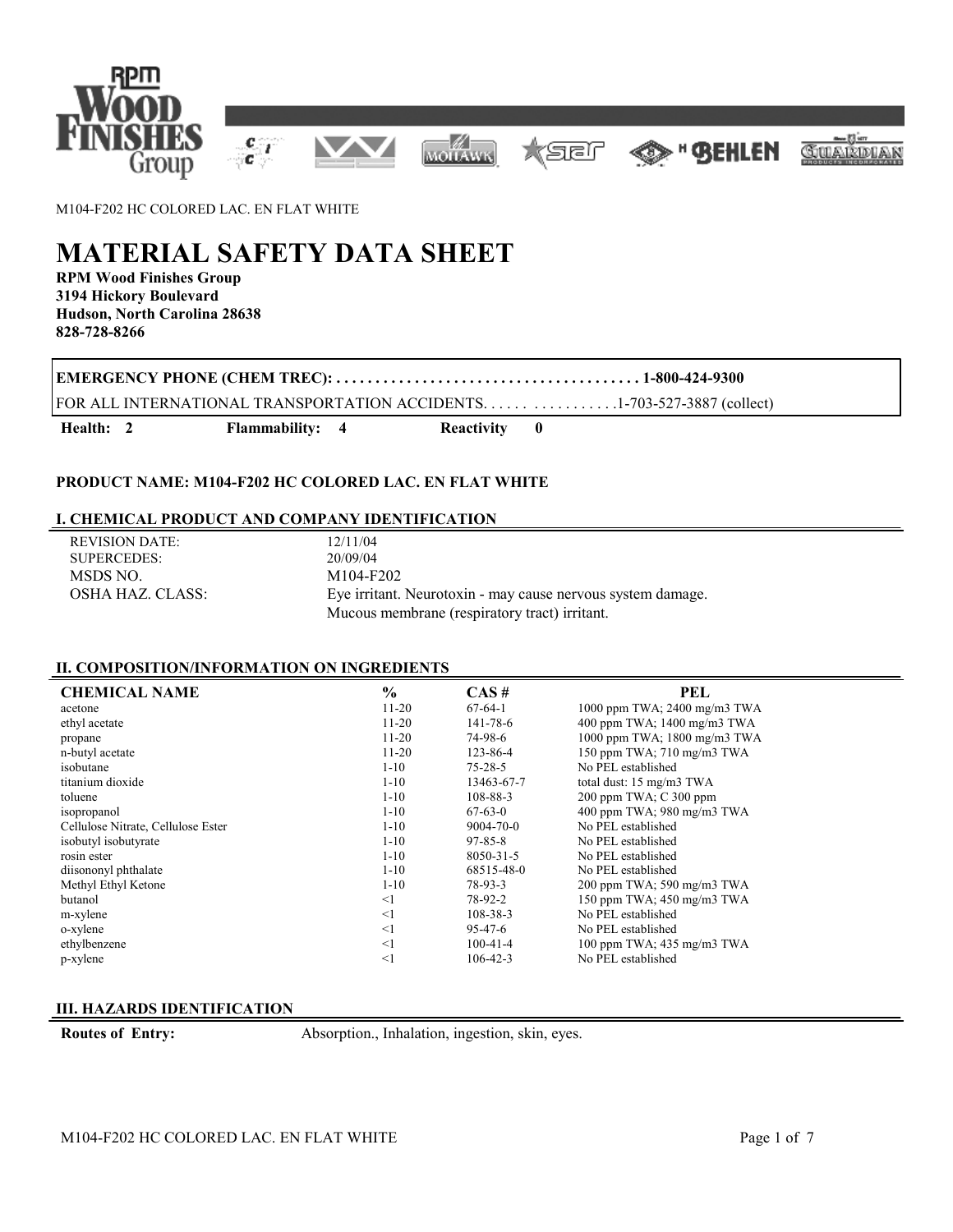| <b>Medical Conditions Aggravated:</b>                         | Skin disease including eczema and sensitization. Respiratory disease including<br>asthma and bronchitis. Eye disease. Kidney disease. Liver disease. Digestive tract<br>disease.                                                                                                                                                                                                                                      |  |
|---------------------------------------------------------------|-----------------------------------------------------------------------------------------------------------------------------------------------------------------------------------------------------------------------------------------------------------------------------------------------------------------------------------------------------------------------------------------------------------------------|--|
| <b>Immediate (Acute) Health Effects</b><br><b>Inhalation:</b> | Irritation may be delayed for several hours. Can cause severe respiratory irritation,<br>dizziness, weakness, fatigue, nausea, headache and possible unconsciousness.                                                                                                                                                                                                                                                 |  |
| <b>Skin Contact:</b>                                          | Substance causes moderate skin irritation. Continued or prolonged contact may<br>irritate the skin and cause a skin rash (dermatitis). Moderately irritating to the skin.<br>Can cause minor skin irritation, defatting, and dermatitis.                                                                                                                                                                              |  |
| <b>Eye Contact:</b>                                           | Irritating and may injure eye tissue if not removed promptly. Can cause moderate<br>irritation, tearing and reddening, but not likely to permanently injure eye tissue.<br>Contact with the eyes may cause moderate to severe eye injury. Eye contact may<br>result in tearing and reddening, but not likely to permanently injure eye tissue.<br>Temporary vision impairment (cloudy or blurred vision) is possible. |  |
| <b>Skin Absorption:</b>                                       | Can be absorbed through the skin but exposure must be extensive before adverse<br>health effects occur. Substance can be absorbed through the skin in harmful amounts.<br>Toxic and may be harmful if absorbed through the skin; may produce target organ<br>damage. Minimal hazard in normal industrial use. May cause gastrointestinal<br>discomfort.                                                               |  |
| <b>Ingestion:</b>                                             | Harmful if swallowed. Aspiration of material into the lungs can cause chemical<br>pneumonitis which can be fatal. Minimal toxicity Irritating to mouth, throat, and<br>stomach. Can cause abdominal discomfort, nausea, vomiting and diarrhea.                                                                                                                                                                        |  |
| <b>Target Organ Acute Toxicity:</b>                           |                                                                                                                                                                                                                                                                                                                                                                                                                       |  |

| Acetone           | respiratory system, skin, eyes, CNS                                  |
|-------------------|----------------------------------------------------------------------|
| Ethylacetate      | eyes, skin, respiratory system                                       |
| Propane           | <b>CNS</b>                                                           |
| n-Butyl acetate   | eyes, skin, respiratory system, CNS                                  |
| Isobutane         | <b>CNS</b>                                                           |
| Titanium dioxide  | respiratory system (in animals: lung tumors)                         |
| Toluene           | CNS, liver, kidneys, skin, eyes, respiratory system                  |
| Isopropyl alcohol | eyes, skin, respiratory system                                       |
| 2-Butanone        | CNS, eyes, skin, respiratory system                                  |
| n-Butyl alcohol   | eyes, CNS, skin, respiratory system                                  |
| m-Xylene          | CNS, eyes, blood, liver, kidneys, skin, GI tract, respiratory system |
| o-Xylene          | CNS, eyes, blood, liver, kidneys, skin, GI tract, respiratory system |
| Ethyl benzene     | eyes, respiratory system, skin, CNS                                  |
| p-Xylene          | CNS, eyes, blood, liver, kidneys, skin, GI tract, respiratory system |
|                   |                                                                      |

## **Long-Term (Chronic) Health Effects:**

| Carcinogenicity:                                          | ACGIH. IARC. NIOSH. NTP. OSHA. Contains a substance that is a probable cancer<br>hazard based on human studies.                                                                                             |
|-----------------------------------------------------------|-------------------------------------------------------------------------------------------------------------------------------------------------------------------------------------------------------------|
| <b>Reproductive and Developmental</b><br><b>Toxicity:</b> | Possible reproductive hazard. A component in this product has been shown to cause<br>birth defects and reproductive disorders in laboratory animals at doses that could be<br>encountered in the workplace. |
| <b>Mutagenicity:</b>                                      | No data available to indicate product or any components present at greater than 0.1%<br>is mutagenic or genotoxic.                                                                                          |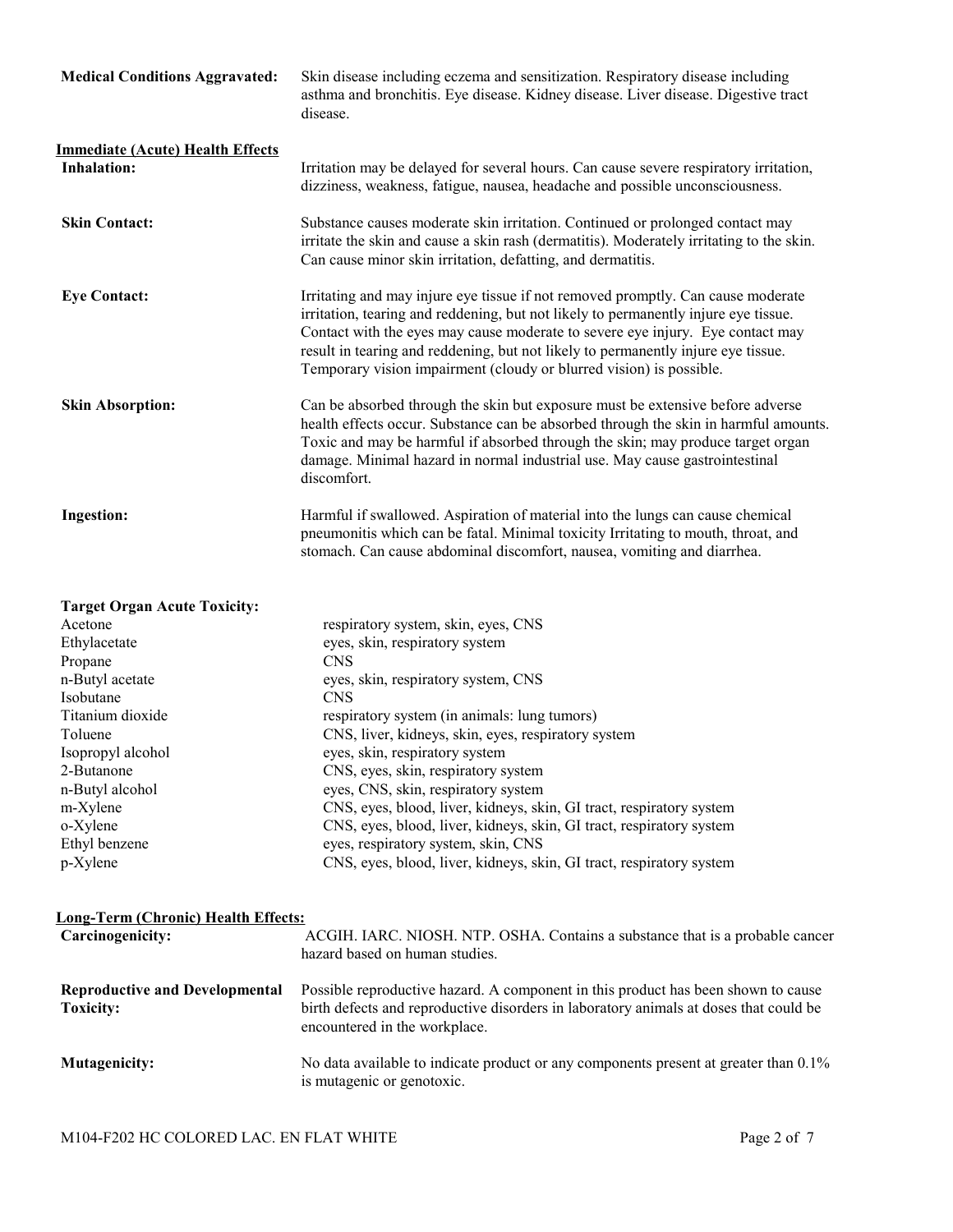| <b>Inhalation:</b>                                       | Upon prolonged and/or repeated exposure, can cause severe respiratory irritation,<br>dizziness, weakness, fatigue, nausea, headache and possible unconsciousness.                                                                                                                                                                                                                                               |  |  |
|----------------------------------------------------------|-----------------------------------------------------------------------------------------------------------------------------------------------------------------------------------------------------------------------------------------------------------------------------------------------------------------------------------------------------------------------------------------------------------------|--|--|
| <b>Skin Contact:</b>                                     | Prolonged or repeated contact may cause irritation. May cause lingering affects but<br>not likely to result in permanent damage if the exposure is eliminated. Upon<br>prolonged or repeated contact, can cause moderate skin irritation, defatting, and<br>dermatitis. Not likely to cause permanent damage.                                                                                                   |  |  |
| <b>Eye Contact:</b>                                      | Upon prolonged or repeated contact, dust contact can cause mechanical irritation.<br>Upon prolonged or repeated contact, can cause severe irritation. Eye contact may<br>result in corneal injury. Symptoms may include discomfort or pain, excess blinking<br>and tear production, with marked redness and swelling of the conjunctiva. Temporary<br>vision impairment (cloudy or blurred vision) is possible. |  |  |
| <b>Skin Absorption:</b>                                  | Upon prolonged or repeated exposure, harmful if absorbed through the skin. May<br>cause severe irritation and systemic damage.                                                                                                                                                                                                                                                                                  |  |  |
| <b>Target Organ Chronic Toxicity:</b>                    | Respiratory Tract. Skin. Skin. Eyes. Nervous System. Respiratory Tract. Nervous<br>System. Eyes. Kidneys. Liver. Digestive Tract. Blood.                                                                                                                                                                                                                                                                        |  |  |
| <b>Supplemental Health Hazard</b><br><b>Information:</b> | No additional health information available.                                                                                                                                                                                                                                                                                                                                                                     |  |  |
| <b>IV. FIRST AID</b>                                     |                                                                                                                                                                                                                                                                                                                                                                                                                 |  |  |
| <b>Inhalation:</b>                                       | Remove to fresh air. If breathing is difficult, have a trained individual administer<br>oxygen. If not breathing, give artificial respiration and have a trained individual<br>administer oxygen. Get medical attention immediately.                                                                                                                                                                            |  |  |
| Eyes:                                                    | Immediately flush eyes with plenty of water for at least 20 minutes retracting eyelids<br>often. Tilt the head to prevent chemical from transferring to the uncontaminated eye.<br>Get immediate medical attention and monitor the eye daily as advised by your<br>physician.                                                                                                                                   |  |  |
| <b>Skin Contact:</b>                                     | Wash with soap and water. Remove contaminated clothing and launder. Get medical<br>attention if irritation develops or persists.                                                                                                                                                                                                                                                                                |  |  |
| <b>Ingestion:</b>                                        | First aid is normally not required. No hazard in normal industrial use. Do not induce<br>vomiting. Seek medical attention if symptoms develop. Provide medical care provider<br>with this MSDS.                                                                                                                                                                                                                 |  |  |
| <b>Notes to MD:</b>                                      | No additional first aid information available.                                                                                                                                                                                                                                                                                                                                                                  |  |  |
|                                                          |                                                                                                                                                                                                                                                                                                                                                                                                                 |  |  |
| <b>V. FIRE FIGHTING MEASURES</b>                         |                                                                                                                                                                                                                                                                                                                                                                                                                 |  |  |
| <b>Flammability Summary:</b>                             |                                                                                                                                                                                                                                                                                                                                                                                                                 |  |  |

**Lower Flammable/Explosive**  2.0 @ 77° F **Limit, % in air:**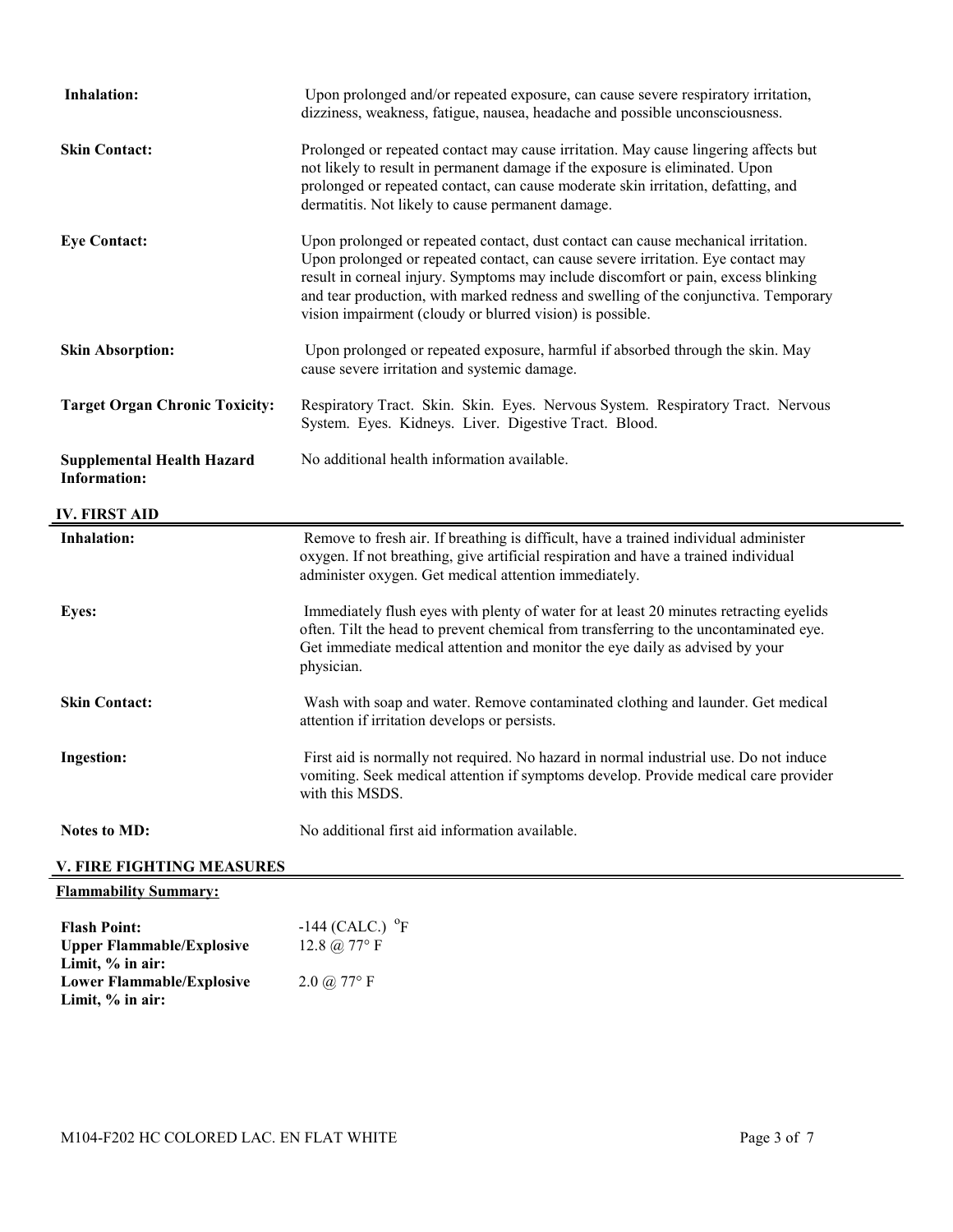| <b>Fire Hazards:</b>                                                                              | Flammable Liquid. Can release vapors that form explosive mixtures at temperatures at<br>or above the flash point. Use process enclosures to control the level of dust in the air.<br>Vapors may be ignited by heat, sparks, flames or other sources of ignition at or above<br>the low flash point giving rise to a Class B fire. Vapors are heavier than air and may<br>travel to a source of ignition and flash back.                                                                                                                                                        |  |  |
|---------------------------------------------------------------------------------------------------|--------------------------------------------------------------------------------------------------------------------------------------------------------------------------------------------------------------------------------------------------------------------------------------------------------------------------------------------------------------------------------------------------------------------------------------------------------------------------------------------------------------------------------------------------------------------------------|--|--|
| <b>Extinguishing Media:</b>                                                                       | Use alcohol resistant spray, Carbon Dioxide, water spray or dry chemical to<br>extinguish a fire involving this chemical. Flammable component(s) of this material<br>may be lighter than water and burn while floating on the surface. H2O, CO2, dry<br>chemical, foam. Carbon dioxide Use alcohol resistant foam, carbon dioxide, or dry<br>chemical extinguishing agents. Water spray or fog may also be effective for<br>extinguishing if swept across the base of the fire. Water can also be used to absorb<br>heat and keep exposed material from being damaged by fire. |  |  |
| <b>Fire Fighting Instructions:</b>                                                                | Flammable component(s) of this material may be lighter than water and burn while<br>floating on the surface. Do not enter fire area without proper protection including self-<br>contained toxic breathing apparatus and full protective equipment. Fight fire from a<br>safe distance and a protected location due to the potential of hazardous vapors and<br>decomposition products. Flammable component(s) of this material may be lighter than<br>water and burn while floating on the surface. Use water spray/fog for cooling.                                          |  |  |
|                                                                                                   | Hazardous Combustion Products: Carbon dioxide, Carbon monoxide Hydrogen cyanide Nitrogen containing gases<br>Toxic gases                                                                                                                                                                                                                                                                                                                                                                                                                                                       |  |  |
| VI. ACCIDENTAL RELEASE MEASURES                                                                   |                                                                                                                                                                                                                                                                                                                                                                                                                                                                                                                                                                                |  |  |
| <b>Health Consideration for Spill</b><br><b>Response:</b>                                         | Exposure to the spilled material may be irritating or harmful. Follow personal<br>protective equipment recommendations found in Section VIII of this MSDS.<br>Additional precautions may be necessary based on special circumstances created by<br>the spill including; the material spilled, the quantity of the spill, the area in which the<br>spill occurred. Also consider the expertise of employees in the area responding to the<br>spill.                                                                                                                             |  |  |
| <b>Spill Mitigation Procedures</b><br><b>General Methods:</b><br><u>VII. HANDLING AND STORAGE</u> | Prevent the spread of any spill to minimize harm to human health and the<br>environment if safe to do so. Wear complete and proper personal protective<br>equipment following the recommendation of Section VIII at a minimum. Dike with<br>suitable absorbent material like granulated clay. Gather and store in a sealed container<br>pending a waste disposal evaluation.                                                                                                                                                                                                   |  |  |
| Handling:                                                                                         | Use spark-proof tools and explosion-proof equipment. Minimize dust generation and                                                                                                                                                                                                                                                                                                                                                                                                                                                                                              |  |  |
|                                                                                                   | accumulation. Wash thoroughly after handling. Avoid contact with material. "Empty"<br>containers retain product residue (liquid and/or vapor) and can be dangerous. Remove<br>contaminated clothing and wash before reuse. Ground and bond containers when<br>transferring material. Harmful or irritating material. Avoid contact and avoid<br>breathing the material. Use only in a well ventilated area.                                                                                                                                                                    |  |  |
| Storage:                                                                                          | Keep away from heat, sparks, and flame. Keep away from sources of ignition. Store in<br>a cool place in original container and protect from sunlight. Keep container closed<br>when not in use. Do not store in direct sunlight. Store away from sources of heat and<br>light. Store in a cool dry ventilated location. Isolate from incompatible materials and<br>conditions. Keep container(s) closed.                                                                                                                                                                       |  |  |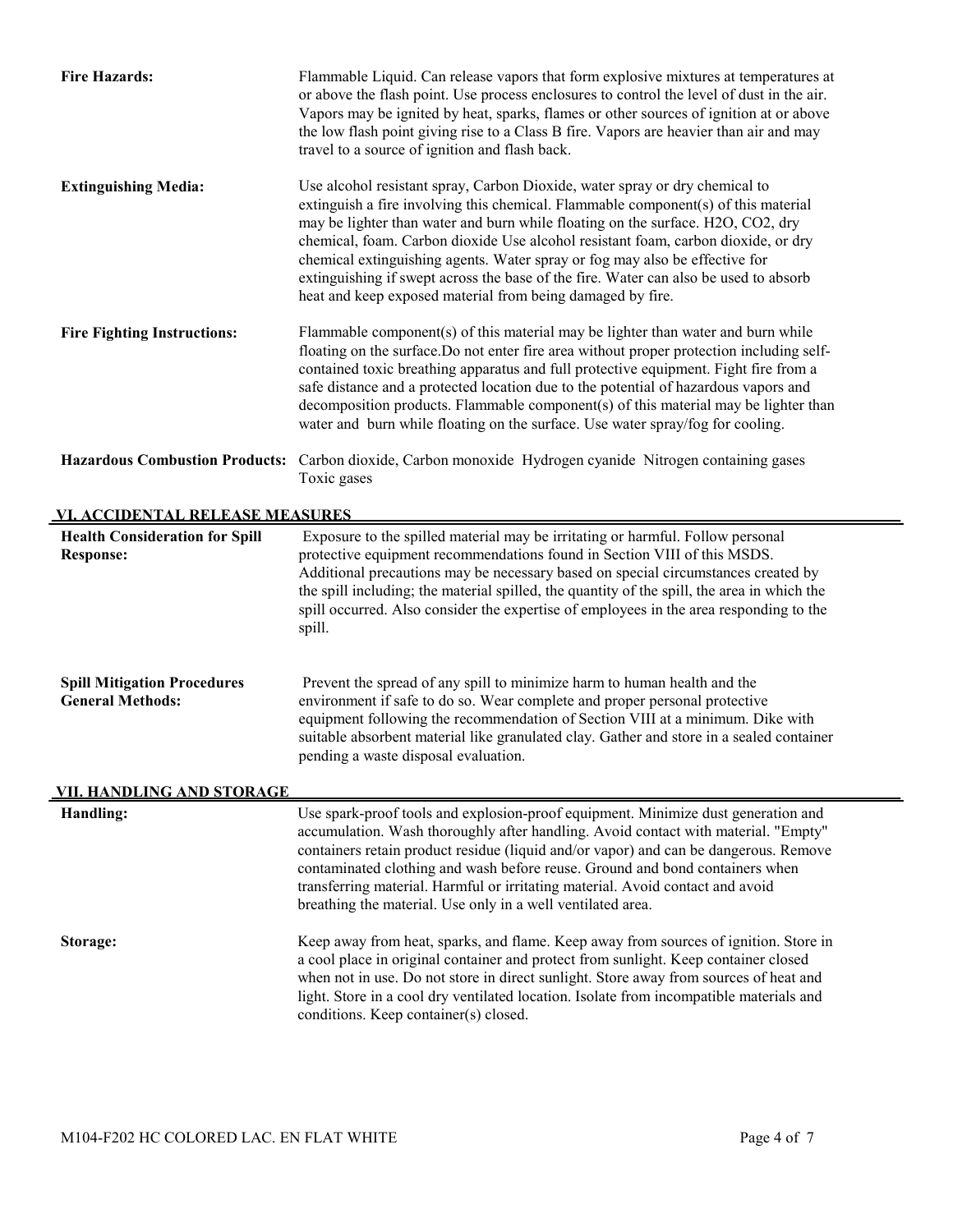# **VIII. ENGINEERING CONTROLS AND PERSONAL PROTECTIVE EQUIPMENT**

| <b>Engineering Controls:</b>                             | Ventilation should effectively remove and prevent buildup of any vapor/mist/fume<br>generated from the handling of this product. Explosion proof exhaust ventilation<br>should be used. Local exhaust ventilation or other engineering controls are normally<br>required when handling or using this product to avoid overexposure.                                                                                                                                                                    |
|----------------------------------------------------------|--------------------------------------------------------------------------------------------------------------------------------------------------------------------------------------------------------------------------------------------------------------------------------------------------------------------------------------------------------------------------------------------------------------------------------------------------------------------------------------------------------|
| <b>Protective Equipment</b><br><b>Respiratory Tract:</b> | Respirators should be selected by and used under the direction of a trained health and<br>safety professional following requirements found in OSHA's respirator standard (29)<br>CFR 1910.134) and ANSI's standard for respiratory protection (Z88.2-1992). A<br>written respiratory protection program, including provisions for medical certification,<br>training, fit testing, exposure assessments, maintenance, inspection, cleaning, and<br>convenient, sanitary storage should be implemented. |
| <b>Eyes:</b>                                             | Wear chemically resistant safety glasses with side shields when handling this product.<br>Wear additional eye protection such as chemical splash goggles and/or face shield<br>when the possibility exists for eye contact with splashing or spraying liquid, or<br>airborne material. Do not wear contact lenses. Have an eye wash station available.                                                                                                                                                 |
| Skin:                                                    | Avoid skin contact by wearing chemically resistant gloves, an apron and other<br>protective equipment depending upon conditions of use. Inspect gloves for chemical<br>break-through and replace at regular intervals. Clean protective equipment regularly.<br>Wash hands and other exposed areas with mild soap and water before eating,<br>drinking, and when leaving work.                                                                                                                         |

## **IX. PHYSICAL DATA**

| <b>Physical State:</b> | <b>COLORED LIQUID</b> |  |  |
|------------------------|-----------------------|--|--|
| Odor:                  | <b>STRONG SOLVENT</b> |  |  |
| Solids Vol %:          | 7.2295                |  |  |
| Solids Wt %:           | 14.7586               |  |  |
| Material VOC lbs/gal:  | 4.4476                |  |  |
| Material VOC gms/l:    | 534.1128              |  |  |
| Coatings VOC lbs/gal:  | 5.479                 |  |  |
| Coatings VOC gms/l:    | 657.9754              |  |  |
| Weight per gallon:     | 6.6895                |  |  |
|                        |                       |  |  |

#### **X. STABILITY AND REACTIVITY**

| <b>Stability Information:</b>    | Stable. Normally stable. Keep away from heat, sparks and flame.                                                                     |
|----------------------------------|-------------------------------------------------------------------------------------------------------------------------------------|
| <b>Conditions to Avoid:</b>      | Avoid: heat, sparks, flame and oxidizing agents. None known.                                                                        |
| <b>Chemical Incompatibility:</b> | Strong oxidizing agents. Strong acids. Strong alkalies. Metals. Amines. Oxidizing<br>materials. Acids. Acetic anhydride. Peroxides. |
| <b>Hazardous Polymerization:</b> | Hazardous Polymerization will not occur.                                                                                            |

# **XI. TOXICOLOGICAL INFORMATION**

| <b>Chemical Name</b>     | <b>CAS Number</b> | <b>LD50/LC50</b>                                                      |
|--------------------------|-------------------|-----------------------------------------------------------------------|
| Acetone                  | $67-64-1$         | Inhalation LC50 Rat: 50100 mg/m3/8H; Inhalation LC50 Mouse: 44        |
|                          |                   | $gm/m3/4H$ ; Oral LD50 Rat : 5800 mg/kg; Oral LD50 Mouse : 3 gm/kg    |
| Acetic acid, ethyl ester | 141-78-6          | Inhalation LC50 Rat : 200 gm/m3; Inhalation LC50 Mouse : 45 gm/m3/2H; |
|                          |                   | Oral LD50 Rat: 5620 mg/kg; Oral LD50 Mouse: 4100 mg/kg; Dermal LD50   |
|                          |                   | Rabbit : $>20$ mL/kg                                                  |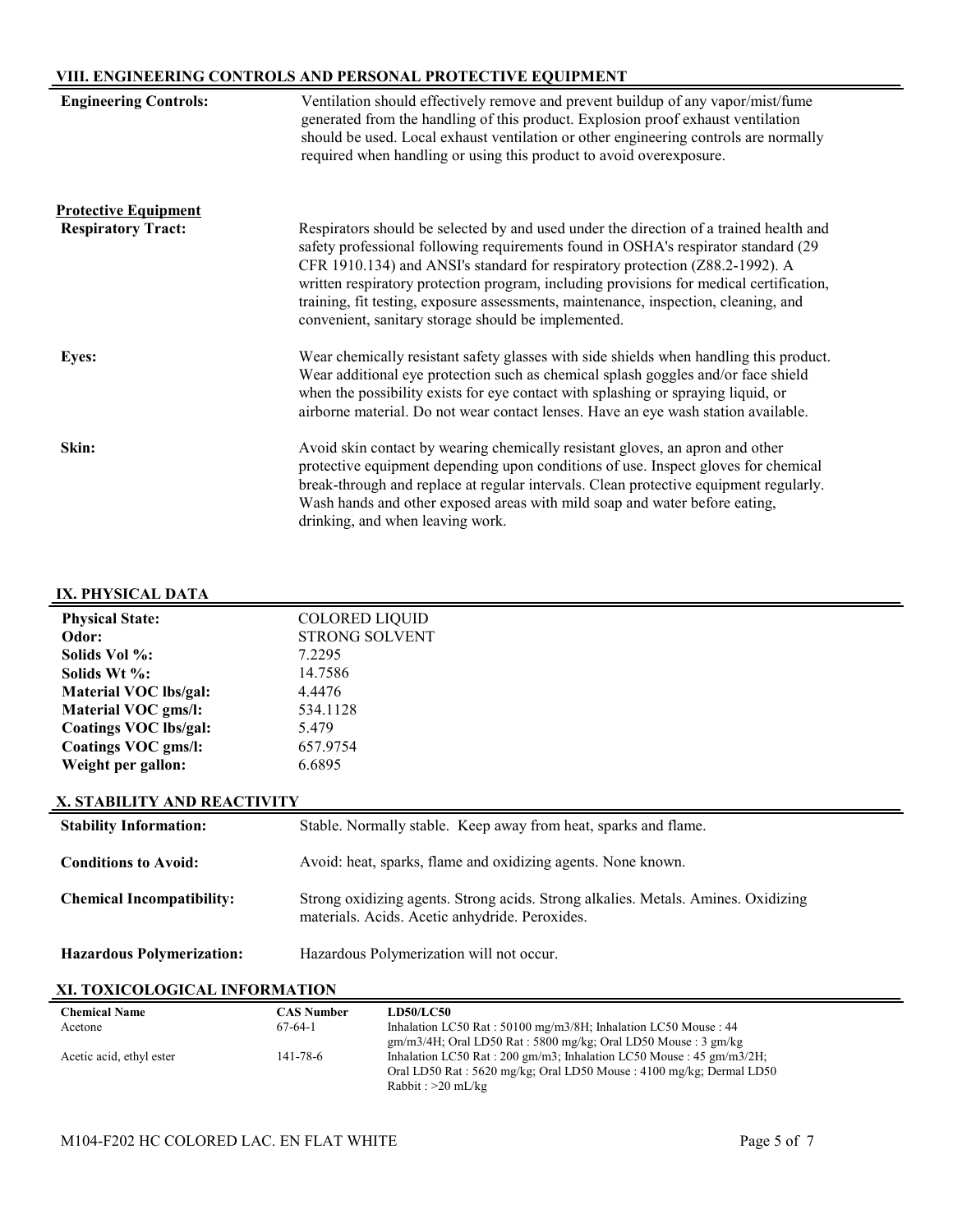| Acetic acid, butyl ester        | 123-86-4        | Inhalation LC50 Rat: 2000 ppm/4H; Inhalation LC50 Mouse: 6 gm/m3/2H;<br>Oral LD50 Rat: 10768 mg/kg; Oral LD50 Mouse: 6 gm/kg; Dermal LD50<br>Rabbit: $>17600$ mg/kg               |
|---------------------------------|-----------------|-----------------------------------------------------------------------------------------------------------------------------------------------------------------------------------|
| Propane, 2-methyl-              | $75 - 28 - 5$   | Inhalation LC50 Rat: 57 pph/15M                                                                                                                                                   |
| Toluene                         | 108-88-3        | Inhalation LC50 Rat: 49 gm/m3/4H; Inhalation LC50 Mouse: 400 ppm/24H;                                                                                                             |
|                                 |                 | Oral LD50 Rat: 636 mg/kg; Dermal LD50 Rabbit: 14100 uL/kg                                                                                                                         |
| Isopropyl alcohol               | $67-63-0$       | Inhalation LC50 Rat: 16000 ppm/8H; Oral LD50 Rat: 5045 mg/kg; Oral                                                                                                                |
|                                 |                 | LD50 Mouse: 3600 mg/kg; Dermal LD50 Rabbit: 12800 mg/kg                                                                                                                           |
| Nitrocellulose                  | $9004 - 70 - 0$ | Oral LD50 Rat : >5 gm/kg; Oral LD50 Mouse : >5 gm/kg                                                                                                                              |
| Isobutyric acid, isobutyl ester | $97 - 85 - 8$   | Inhalation LC50 Rat: $5000$ ppm/6H; Oral LD50 Rat: $12800$ mg/kg; Dermal<br>Rabbit: $>8600$ mg/kg<br>LD50                                                                         |
| 2-Butanone                      | 78-93-3         | Inhalation LC50 Rat: 23500 mg/m3/8H; Inhalation LC50 Mouse: 32<br>$\text{gm/m3/4H}$ ; Oral LD50 Rat : 2737 mg/kg; Oral LD50 Mouse : 4050 mg/kg;<br>Dermal LD50 Rabbit: 6480 mg/kg |
| sec-Butyl alcohol               | 78-92-2         | Inhalation LC50 Rat: $8000$ ppm/4H; Oral LD50 Rat: 790 mg/kg; Oral LD50<br>Mouse: 2680 mg/kg; Dermal LD50 Rabbit: 3400 mg/kg                                                      |
| m-Xylene                        | $108 - 38 - 3$  | Oral LD50 Rat: 5 gm/kg; Dermal LD50 Rabbit: 14100 uL/kg                                                                                                                           |
| Benzene, ethyl-                 | $100 - 41 - 4$  | Oral LD50 Rat: 3500 mg/kg; Dermal LD50 Rabbit: 17800 uL/kg                                                                                                                        |
| p-Xylene                        | $106 - 42 - 3$  | Inhalation LC50 Rat: 4550 ppm/4H; Oral LD50 Rat: 5 gm/kg                                                                                                                          |

## **XII. ECOLOGICAL INFORMATION**

| Overview (for ingredients):                                    | to plants and/or wildlife.                                                                                                                                                 | Keep out of waterways. Moderate ecological hazard. This product may be dangerous |  |  |  |  |
|----------------------------------------------------------------|----------------------------------------------------------------------------------------------------------------------------------------------------------------------------|----------------------------------------------------------------------------------|--|--|--|--|
| XIII. DISPOSAL CONSIDERATIONS                                  |                                                                                                                                                                            |                                                                                  |  |  |  |  |
| <b>Waste Description for Spent</b><br><b>Product:</b>          | The waste may be a listed and/or characteristic hazardous waste. The waste may be a<br>listed hazardous waste. Spent or discarded material is a hazardous waste.           |                                                                                  |  |  |  |  |
| <b>Disposal Methods:</b>                                       | Comply with all Local, State, Federal, and Provincial Environmental Regulations.<br>Dispose of by incineration following Federal, State, Local, or Provincial regulations. |                                                                                  |  |  |  |  |
| <b>Potential EPA Waste Codes:</b>                              | If discarded, this product is considered a RCRA ignitable waste, D001.                                                                                                     |                                                                                  |  |  |  |  |
| <b>Components Subject to USEPA Land Disposal Restrictions:</b> |                                                                                                                                                                            |                                                                                  |  |  |  |  |
| Acetone                                                        | $67-64-1$                                                                                                                                                                  | 18.59 %                                                                          |  |  |  |  |
| Ethylacetate                                                   | 141-78-6                                                                                                                                                                   | 17.61%                                                                           |  |  |  |  |
| Toluene                                                        | 108-88-3                                                                                                                                                                   | 4.86 %                                                                           |  |  |  |  |
| Methyl ethyl ketone                                            | $78-93-3$                                                                                                                                                                  | $1.52\%$                                                                         |  |  |  |  |
| n-Butyl alcohol                                                | 78-92-2                                                                                                                                                                    | $0.98\%$                                                                         |  |  |  |  |
| Ethyl benzene                                                  | $100-41-4$                                                                                                                                                                 | $0.06\%$                                                                         |  |  |  |  |

## **XIV. TRANSPORTATION INFORMATION**

## **DOT** AEROSOLS, FLAMMABLE, 2.1, UN 1950 See 49CFR 172.101 for Special Provisions, Packaging, and Quantity Limitations.

## **XV. REGULATORY INFORMATION**

| <b>Chemical Name</b>   | <b>Regulation</b>                      | <b>CASRN</b>  | %    |
|------------------------|----------------------------------------|---------------|------|
| Toluene                | SARA 313 Reportable:                   | 108-88-3      | 4.86 |
| Isopropyl alcohol      | SARA 313 Reportable:                   | 67-63-0       | 4.53 |
| Methyl ethyl ketone    | SARA 313 Reportable:                   | 78-93-3       | 1.52 |
| sec-Butyl alcohol      | SARA 313 Reportable:                   | 78-92-2       | 0.98 |
| m-Xylene               | SARA 313 Reportable:                   | 108-38-3      | 0.2  |
| o-Xylene               | SARA 313 Reportable:                   | 95-47-6       | 0.08 |
| Ethyl benzene          | SARA 313 Reportable:                   | 100-41-4      | 0.06 |
| p-Xylene               | SARA 313 Reportable:                   | 106-42-3      | 0.05 |
| 1,2,4-Trimethylbenzene | SARA 313 Reportable:                   | $95 - 63 - 6$ | 0.00 |
| Benzene, ethyl-        | California Proposition 65 Cancer List: | 100-41-4      | 0.06 |